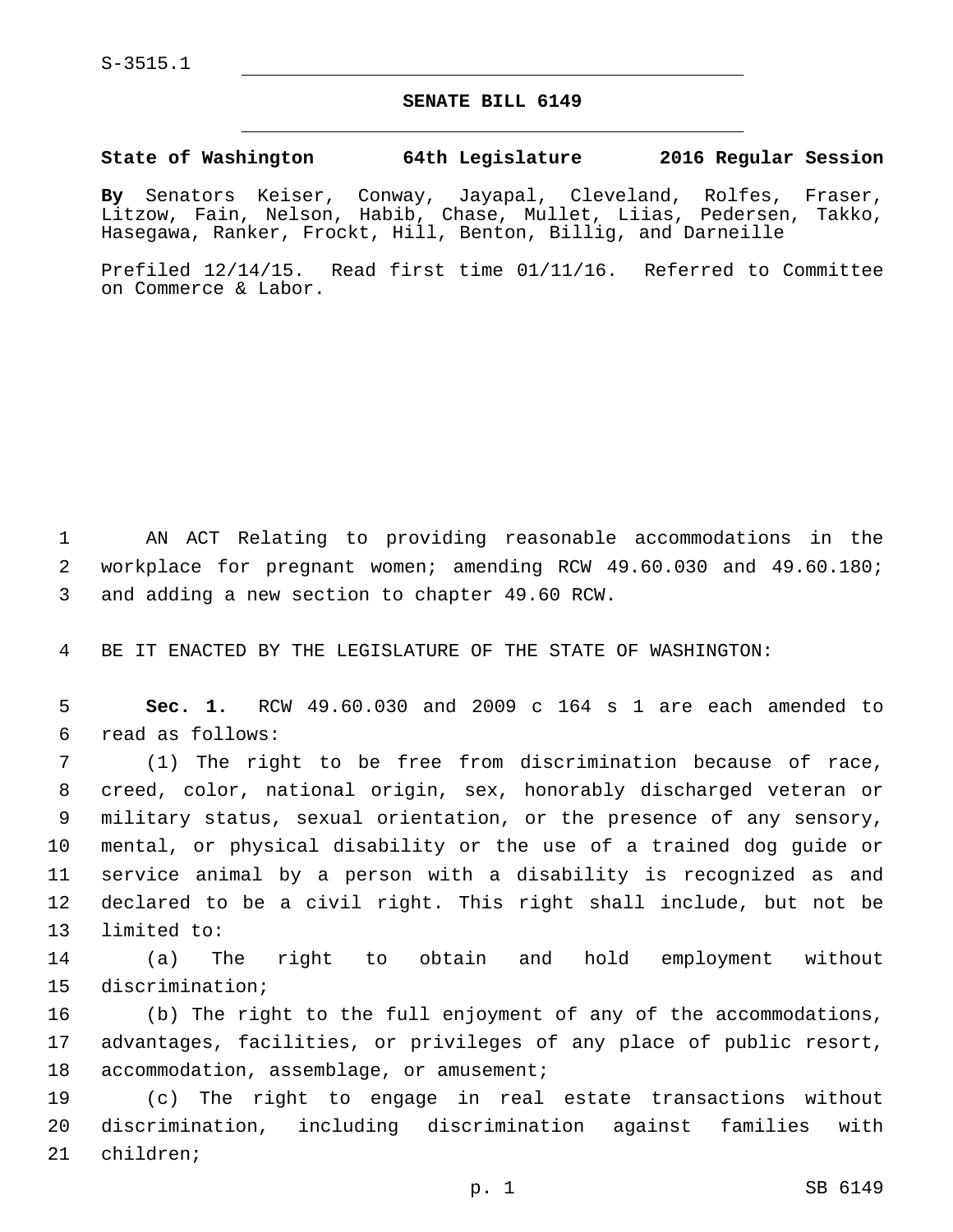(d) The right to engage in credit transactions without 2 discrimination;

 (e) The right to engage in insurance transactions or transactions with health maintenance organizations without discrimination: PROVIDED, That a practice which is not unlawful under RCW 48.30.300, 48.44.220, or 48.46.370 does not constitute an unfair practice for 7 the purposes of this subparagraph;

 (f) The right to engage in commerce free from any discriminatory boycotts or blacklists. Discriminatory boycotts or blacklists for purposes of this section shall be defined as the formation or execution of any express or implied agreement, understanding, policy or contractual arrangement for economic benefit between any persons which is not specifically authorized by the laws of the United States and which is required or imposed, either directly or indirectly, overtly or covertly, by a foreign government or foreign person in order to restrict, condition, prohibit, or interfere with or in order to exclude any person or persons from any business relationship on the basis of race, color, creed, religion, sex, honorably discharged veteran or military status, sexual orientation, the presence of any sensory, mental, or physical disability, or the use of a trained dog guide or service animal by a person with a disability, or national origin or lawful business relationship: PROVIDED HOWEVER, That nothing herein contained shall prohibit the use of boycotts as authorized by law pertaining to labor disputes and unfair labor 25 practices; ((and))

 (g) The right of a mother to breastfeed her child in any place of 27 public resort, accommodation, assemblage, or amusement; and

 (h) The right to receive reasonable accommodation in employment for pregnancy, childbirth, or pregnancy-related health conditions.

 (2) Any person deeming himself or herself injured by any act in violation of this chapter shall have a civil action in a court of competent jurisdiction to enjoin further violations, or to recover the actual damages sustained by the person, or both, together with the cost of suit including reasonable attorneys' fees or any other appropriate remedy authorized by this chapter or the United States Civil Rights Act of 1964 as amended, or the Federal Fair Housing Amendments Act of 1988 (42 U.S.C. Sec. 3601 et seq.).

 (3) Except for any unfair practice committed by an employer against an employee or a prospective employee, or any unfair practice in a real estate transaction which is the basis for relief specified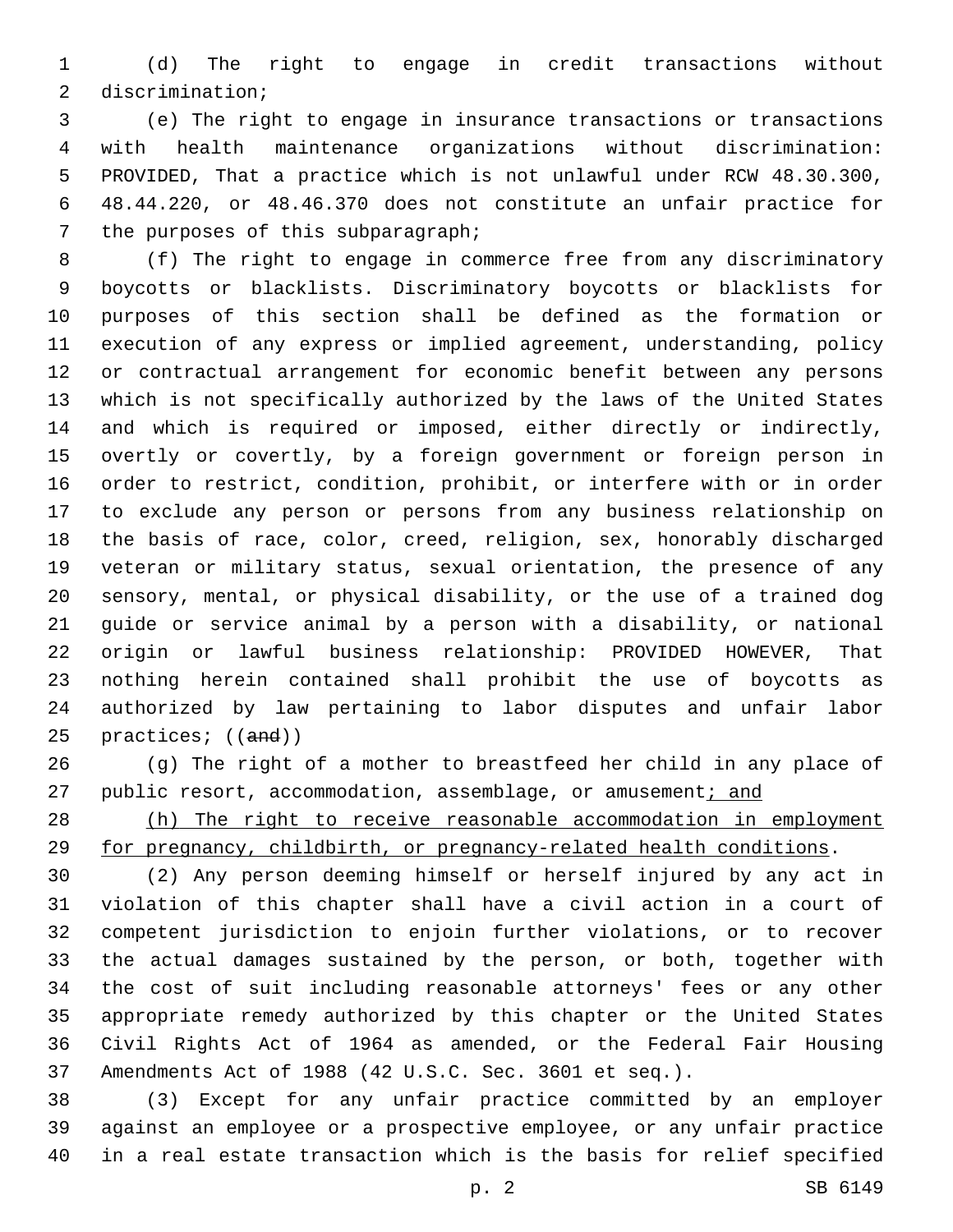in the amendments to RCW 49.60.225 contained in chapter 69, Laws of 1993, any unfair practice prohibited by this chapter which is committed in the course of trade or commerce as defined in the Consumer Protection Act, chapter 19.86 RCW, is, for the purpose of applying that chapter, a matter affecting the public interest, is not reasonable in relation to the development and preservation of business, and is an unfair or deceptive act in trade or commerce.

 NEW SECTION. **Sec. 2.** A new section is added to chapter 49.60 9 RCW to read as follows:

 (1) In addition to the unfair practices under RCW 49.60.180, it 11 is an unfair practice for any employer:

 (a) To fail or refuse to make reasonable accommodation for an applicant or employee for pregnancy, childbirth, or a pregnancy- related health condition including, but not limited to, the need to express breast milk, unless the employer can demonstrate that doing so would impose an undue hardship on the employer's program, 17 enterprise, or business;

 (b) To take adverse action against an employee who requests or uses an accommodation under this section that affects the terms, 20 conditions, or privileges of employment;

 (c) To deny employment opportunities to an otherwise qualified job applicant or employee if such denial is based on the employer's need to make reasonable accommodation required by this section;

 (d) To require an employee to take leave if another reasonable accommodation can be provided for the employee's pregnancy, childbirth, or pregnancy-related health condition; or

 (e) To require a job applicant or employee who is pregnant, has a condition related to childbirth, or has a pregnancy-related health condition to accept an accommodation that the person chooses not to 30 accept.

 (2) For the purposes of this section, "reasonable accommodation" means measures that enable equal opportunity in the application process, enable the proper performance of the particular job held or desired, and enable the enjoyment of equal benefits, privileges, or terms and conditions of employment. "Reasonable accommodation" includes, but is not limited to:36

- (a) Providing more frequent, longer, or flexible restroom breaks;
- 38 (b) Modifying a no food or drink policy;
- (c) Allowing for time off to recover from childbirth;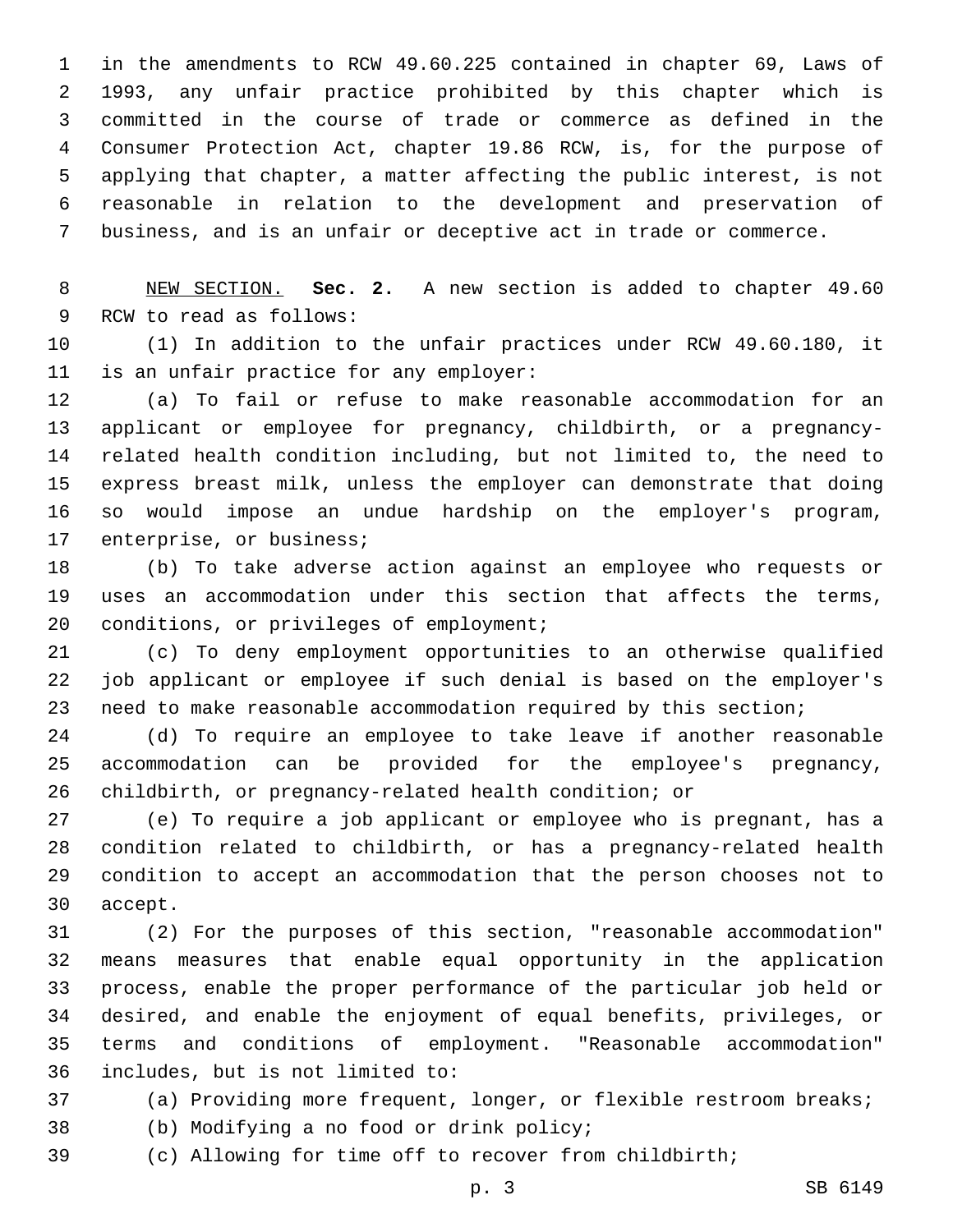(d) Acquiring or modifying equipment or an employee's work 2 station;

 (e) Providing seating or allowing the employee to sit more 4 frequently if her job requires her to stand;

 (f) Providing for a temporary transfer to a less strenuous or 6 less hazardous position;

(g) Providing for light duty or job restructuring;

(h) Providing assistance with manual labor; and

9 (i) Modifying work schedules.

 (3)(a) This section does not require an employer to create additional employment that the employer would not otherwise have created, unless the employer does so or would do so for other classes 13 of employees who need accommodation.

 (b) This section does not require an employer to discharge any employee, transfer any employee with more seniority, or promote any employee who is not qualified to perform the job, unless the employer does so or would do so to accommodate other classes of employees who 18 need accommodation.

 (4) This section does not preempt, limit, diminish, or otherwise affect any other provision of law relating to sex discrimination or pregnancy, or in any way diminish or limit the coverage for a condition related to pregnancy, childbirth, or a pregnancy-related 23 health condition.

 **Sec. 3.** RCW 49.60.180 and 2007 c 187 s 9 are each amended to read as follows:25

26 It is an unfair practice for any employer:

 (1) To refuse to hire any person because of age, sex, marital status, sexual orientation, race, creed, color, national origin, honorably discharged veteran or military status, or the presence of any sensory, mental, or physical disability or the use of a trained dog guide or service animal by a person with a disability, unless based upon a bona fide occupational qualification: PROVIDED, That the prohibition against discrimination because of such disability shall not apply if the particular disability prevents the proper performance of the particular worker involved: PROVIDED, That this section shall not be construed to require an employer to establish employment goals or quotas based on sexual orientation.

 (2) To discharge or bar any person from employment because of age, sex, marital status, sexual orientation, race, creed, color,